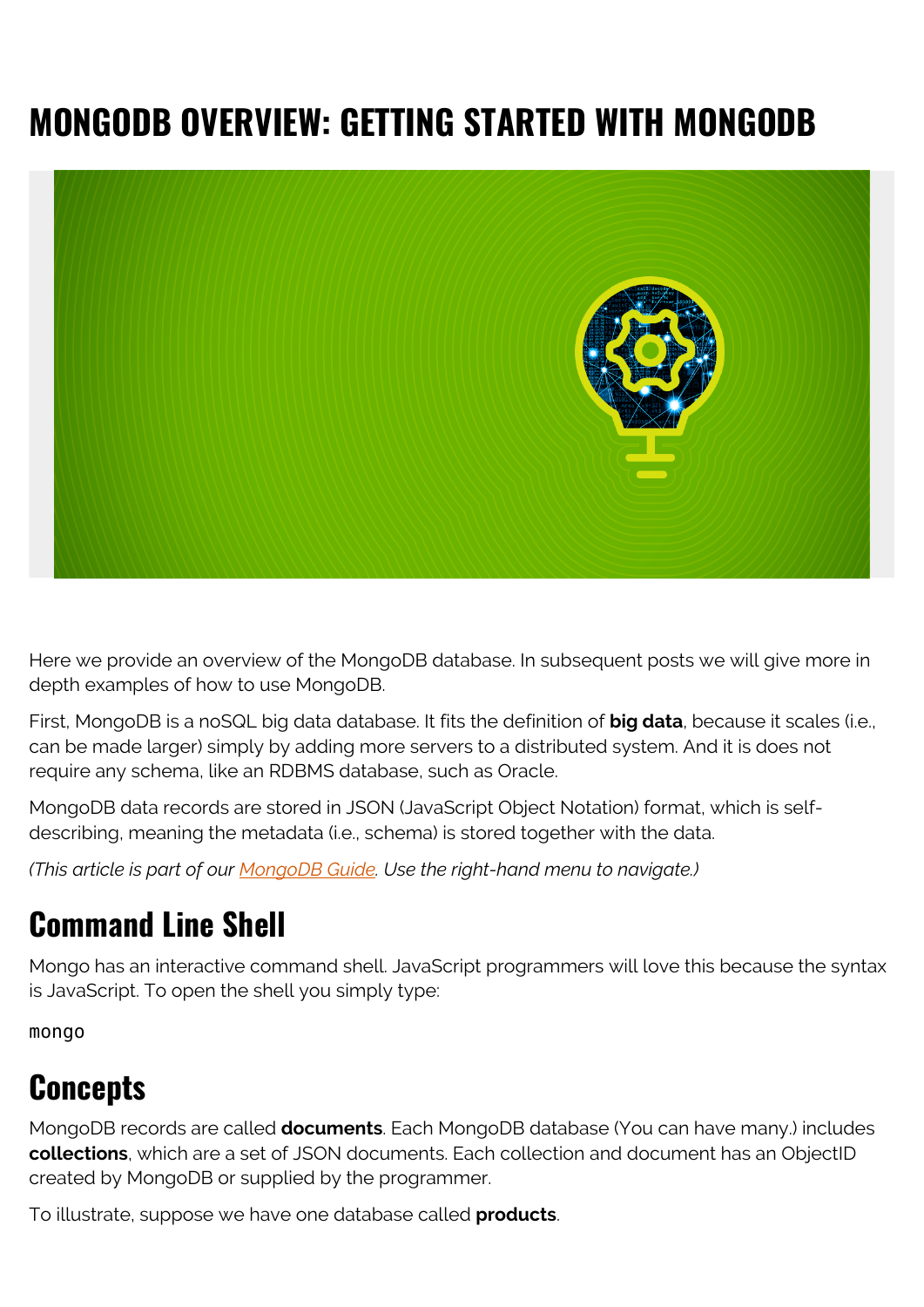We could have two collections to contain all products grouping them by where they are sold:

#### **Collection Documents and fields**

Products sold in Europe EAN (European barcode), weight in kilos

Products sold in the USA UPC (American barcode), weight in pounds

Data storage is cheap and memory and CPU costs more. So, some big data databases, like Cassandra and MongoDB, throw out the idea of a normalized database, which is one of the key principles of an RDBMS database.

For example, with Oracle you would have a product category in a product record. The product category table contains fields common to all of those products. Each product record points to a product category record, so that such common data is not stored more than once:

### **Product table**

Fields: product number, product category

### **Product Category table**

Fields: product category, weight, color

But then you have to do a **join** operation if you want to know the color or weight of a product. But a join is a computationally expensive operation. That takes time. MongoDB would store the data like this:

### **Product documents**

Fields: product number, product category, weight, color

RDBMS programmers say that creates duplication and wastes space. MongoDB programmers would say "yes," but speed is more important than storage.

In other words, MongoDB records might look like this:

Product 1 Category boy's diapers small Color blue

Product 2 Category boy's diapers large Color blue

Product 3 Category girl's diapers small Color pink

Obviously. When you know the category you know the color.

We will illustrate that by creating the products database and adding some products there. Paste these commands into the MongoDB shell.

First create the products database.

```
use products
switched to db products
```
Then these two collections:

```
> db.createCollection("boyDiapers")
```

```
{ "ok" : 1 }
```

```
> db.createCollection("girlDiapers")
```

```
{ "ok" : 1 }
```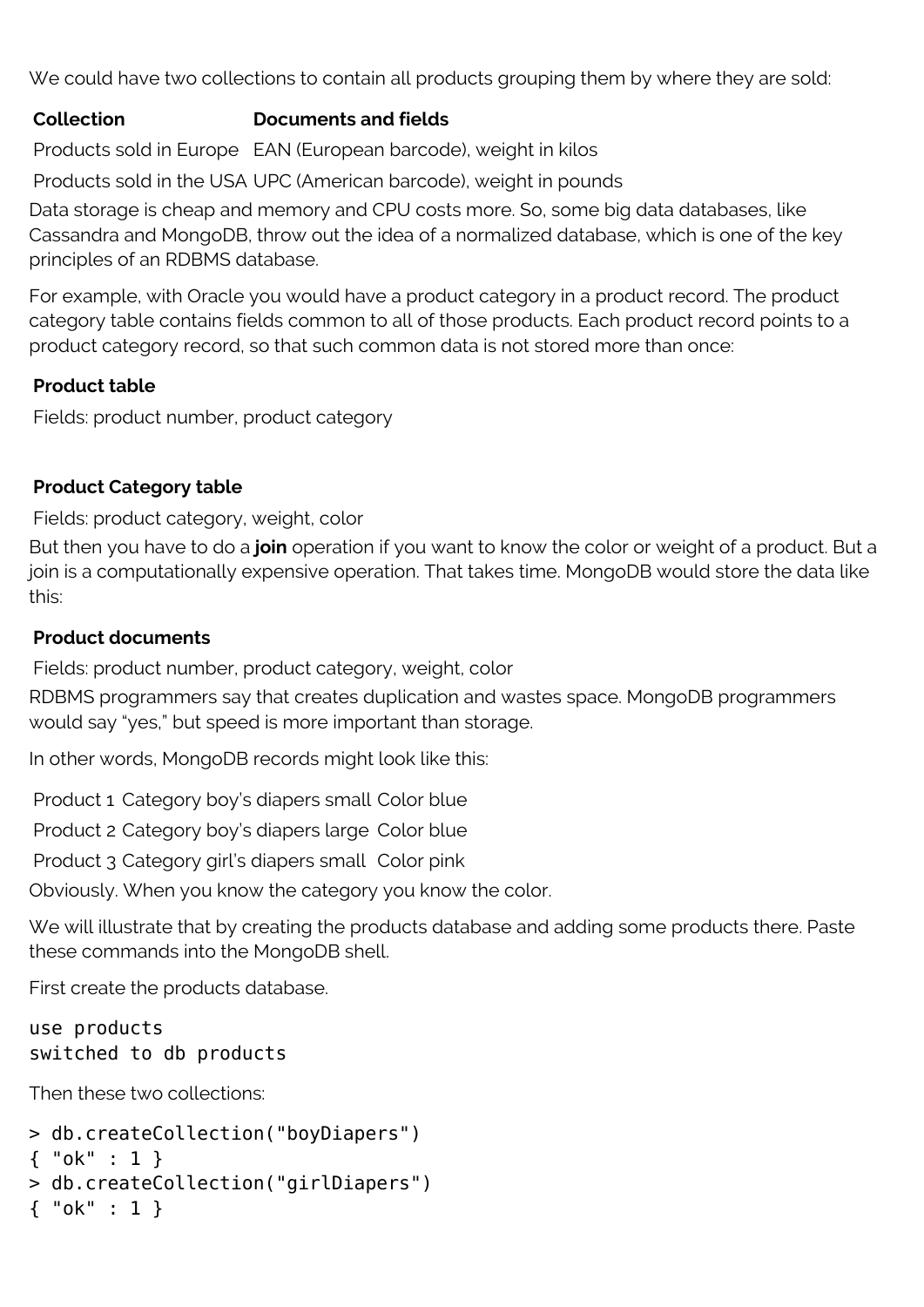>

Then add some data:

```
db.boyDiapers.insert()
db.girlDiapers.insert()
```
Notice two things. First, we use the format db.(collection).insert to add the document. Second, we use the brackets [], which indicates an array, do that we can add more than one document at a time.

Now create some more data so that we can query for data:

```
db.boyDiapers.insert()
db.girlDiapers.insert()
```
### **Selecting Data**

If you use **find** with no arguments it lists all documents. Use **pretty** to display the results in easy-toread indented JSON format:

```
> db.girlDiapers.find().pretty()
{
"_id" : ObjectId("59d1e9d5ccf50b62c5a7af55"),
"size" : 1."color" : "pink",
"brand" : "little angel"
}
{
"_id" : ObjectId("59d1f022ccf50b62c5a7af57"),
"size" : 1,
"color" : "while",
"brand" : "girl large"
}
{
"_id" : ObjectId("59d1f565ccf50b62c5a7af59"),
"size" : 2,
"color" : "while",
"brand" : "girl large"
}
```
Find all girl diapers of size 2 add arguments to the find statement:

```
db.girlDiapers.find({"size":2})
{ "_id" : ObjectId("59d1f565ccf50b62c5a7af59"), "size" : 2, "color" :
"while", "brand" : "girl large" }
```
Now, you could not search both boy's and girl's diapers collections at the same time. MongoDB does not do that. Instead you have to program that in your application that you would code using some driver (See below).